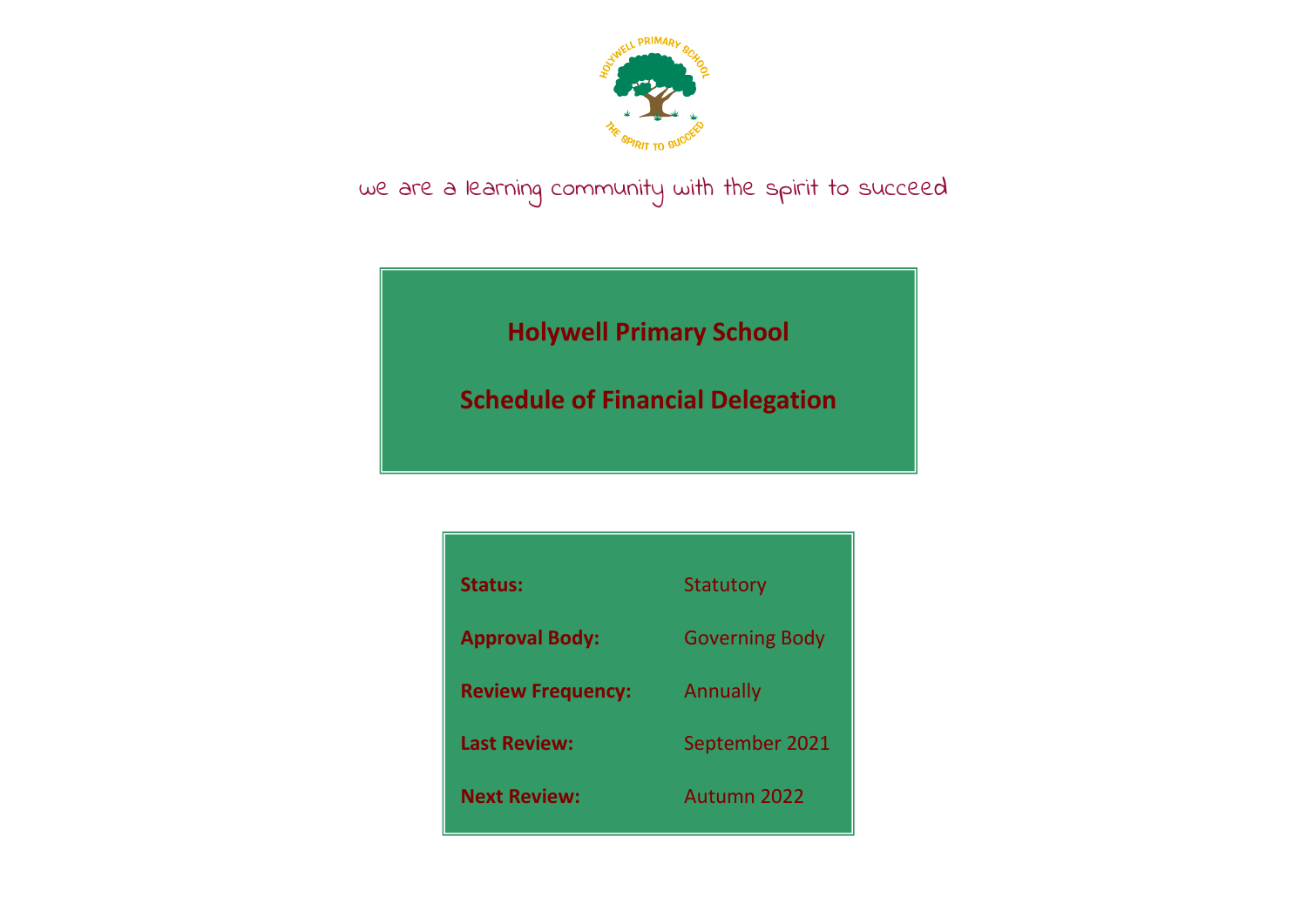## **Definition of Roles**



Governing body – Group of volunteers who formulate policies and direct affairs in partnership with the management team of the school.

Headteacher – Person in charge of setting the strategic direction and for the daily running of the school: Coert van Straaten

Deputy Headteacher – Deputises for the Headteacher: Toyin Keshiro

Office Manager – Administrative role with the purpose of ensuring the smooth running of the school office: Ellen Norton-Child

Senior Leadership Team – Senior leaders in the school who help set the strategic direction of the school in cooperation with the Headteacher: Deputy Headteacher, Abi McLaughlin, Guyla Szajko, Anna Hampton, Lisa Patrick.

Bursar – Person responsible for running the financial affairs of the school: Monique Jowers

Administration Assistant – Provides admin support for the school: Amanda Bolton, Maureen Enright

School Secretary - Provides admin support for the school: Amanda Bolton, Maureen Enright

IT Coordinator – Person with responsibility for the management of IT in school: Guyla Szajko

Phase Leader – Person with responsibility for the leading and managing a phase or key stage: Guyla Szajko, Anna Hampton, Abi McLaughlin, Lisa Patrick.

INCO – Person with responsibility of managing inclusion within the school: Toyin Keshiro

School Office Staff – See office manager, bursar, and administrative assistants

## **Holywell Primary School**

## **Schedule of Financial Delegation**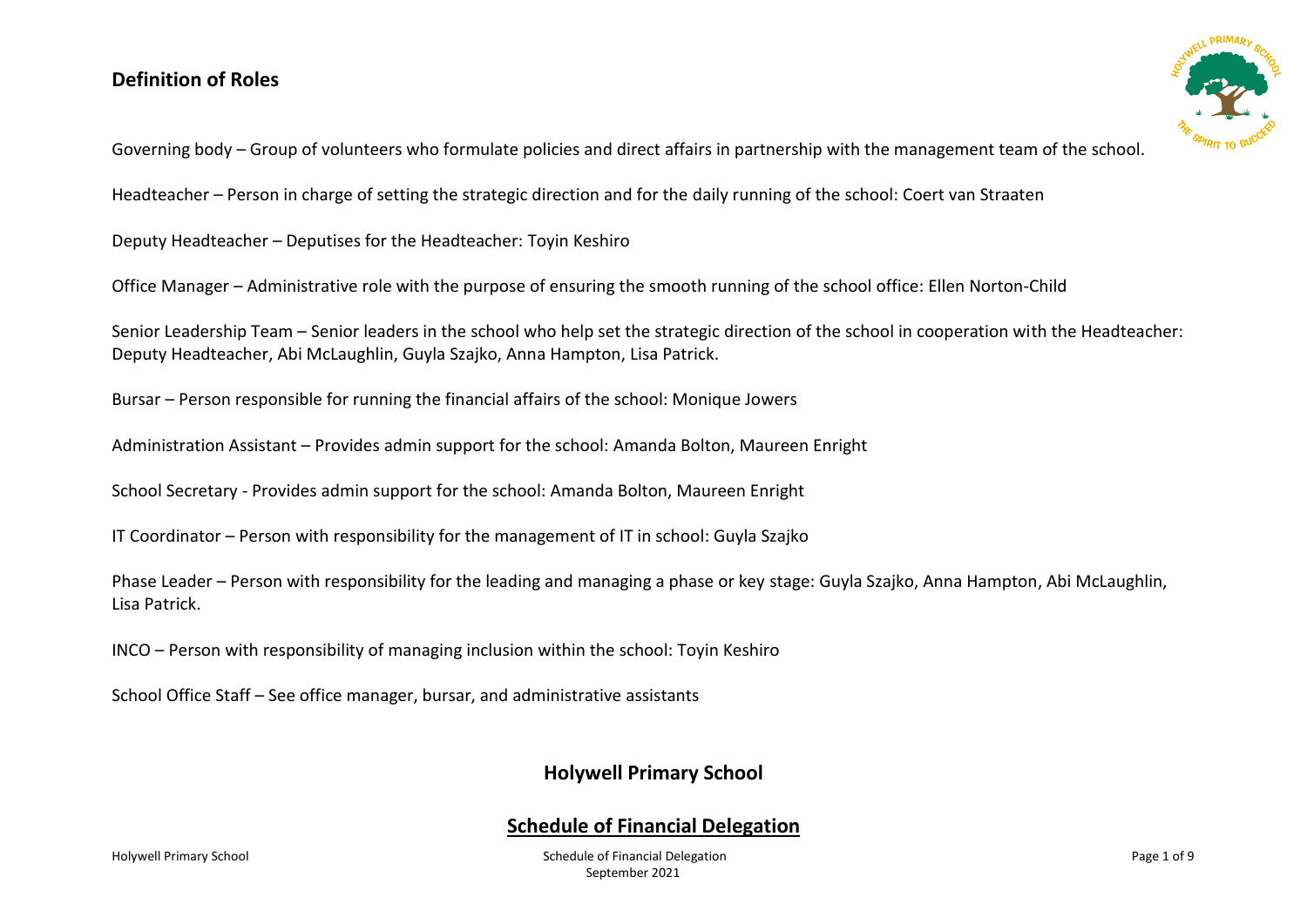The school is aware of the Local Authority's 'Scheme for Financing Schools' and 'Financial Regulations', as set out in Part II and Part III of the LA 'Financial Handbook for Schools' respectively. The LA Scheme and Financial Regulations are adopted by the Governing Body and covered in governor induction training.

|                                                                                            | <b>Level of Responsibility</b> |                    |                           |
|--------------------------------------------------------------------------------------------|--------------------------------|--------------------|---------------------------|
| <b>Area of Responsibility</b>                                                              | <b>Governing Body</b>          | <b>Headteacher</b> | <b>Other Staff Member</b> |
| <b>Financial Management</b>                                                                |                                |                    |                           |
| Ensure the school's continuing compliance with the Department of Education (DfE)           |                                |                    | Office Manager/           |
| <b>Schools Financial Value Standard (SFVS)</b>                                             |                                |                    | <b>Bursar</b>             |
| To review the school's self-assessment against the DFE SFVS on an annual basis and the     | ✓                              |                    |                           |
| action plan drawn up to address issues identified, as required.                            |                                |                    |                           |
| To review and approve the school's financial procedures and all corresponding financial    | $\checkmark$                   |                    | Office Manager/           |
| policies.                                                                                  |                                |                    | Administration            |
|                                                                                            |                                |                    | Assistant/Bursar          |
| To review the governor induction pack to ensure that the information is still relevant     | ✓                              |                    |                           |
| and up to date.                                                                            |                                |                    |                           |
| Ensure that there is an induction pack for new governors, tailored to reflect the          | ✓                              |                    |                           |
| individual structure of the school.                                                        |                                |                    |                           |
| Ensure that all relevant financial updates and any issues affecting the school's financial |                                | ✓                  | <b>Bursar</b>             |
| administration are brought to the attention of the Governing Body.                         |                                |                    |                           |
| To consider all relevant financial updates and any issues affecting the school's financial | $\checkmark$                   |                    |                           |
| administration.                                                                            |                                |                    |                           |
| School Improvement Plan - financial implications                                           |                                |                    |                           |
| Prepare a fully costed improvement plan setting out the aims of the school.                |                                | $\checkmark$       |                           |
| Secure the implementation of the improvement plan with the collective support of the       |                                |                    |                           |
| school staff.                                                                              |                                |                    |                           |
| Consider the draft school improvement plan, review and monitor it.                         | ✓                              |                    |                           |
|                                                                                            |                                |                    |                           |
| Approve an ongoing improvement plan and take stock of the progress of the plan on a        | ✓                              |                    |                           |
| termly basis.                                                                              |                                |                    |                           |
| <b>Financial Planning</b>                                                                  |                                |                    |                           |
| Prepare a three-year Medium Term Finance Plan (MTFP) on the basis of the cost of           |                                |                    | <b>Bursar</b>             |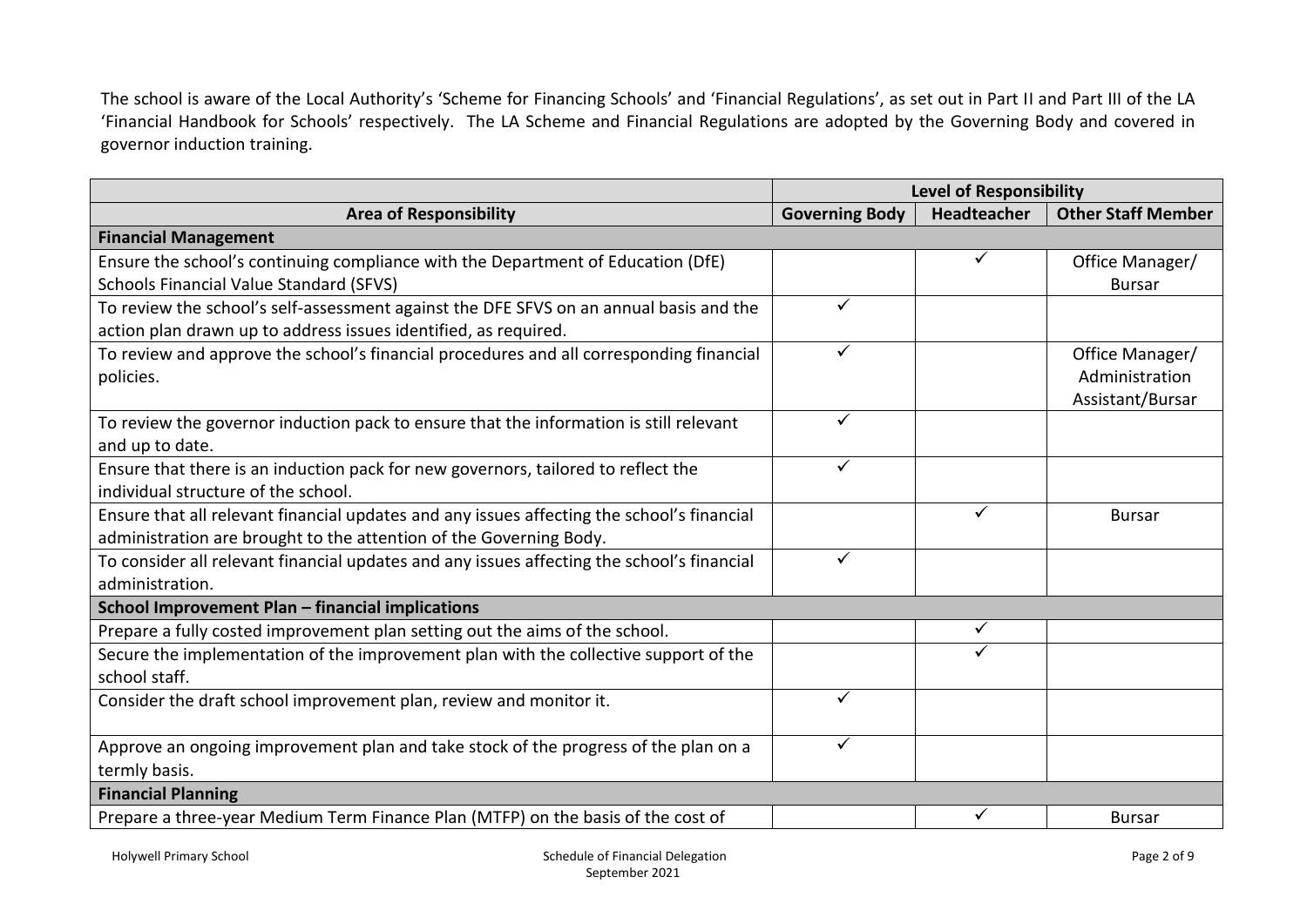|                                                                                         | <b>Level of Responsibility</b> |             |                           |
|-----------------------------------------------------------------------------------------|--------------------------------|-------------|---------------------------|
| <b>Area of Responsibility</b>                                                           | <b>Governing Body</b>          | Headteacher | <b>Other Staff Member</b> |
| current policies, the proposals for change (drawn from the school's improvement plan)   |                                |             |                           |
| and estimates of the level of future resources.                                         |                                |             |                           |
| Consider the school's MTFP in the light of the school improvement plan and the level of | $\checkmark$                   |             |                           |
| future resources.                                                                       |                                |             |                           |
| Approve the school's MTFP and review this document in the light of any significant      | $\checkmark$                   |             |                           |
| factors that come to the attention of the Governing Body, as brought to light by the    |                                |             |                           |
| Headteacher.                                                                            |                                |             |                           |
| <b>Annual Budget Plan and Best Value Statement</b>                                      |                                |             |                           |
| Undertake benchmarking exercises on an annual basis for review by the Governing         |                                | ✓           | <b>Bursar</b>             |
| Body.                                                                                   |                                |             |                           |
| Consider the benchmarking work undertaken by the school and propose changes, as         | $\checkmark$                   |             |                           |
| required, to ensure that the school budget achieves value for money.                    |                                |             |                           |
| Prepare the school's draft annual budget and Best Value statement, based on the         |                                | ✓           | <b>Bursar</b>             |
| agreed objectives of the school as set out in the improvement plan, MTFP and key        |                                |             |                           |
| issues paper for consideration by governors.                                            |                                |             |                           |
| Consider for approval the draft school budget and key issues (links to the school       | $\checkmark$                   |             |                           |
| improvement plan and MTFP) and the proposal of the balanced budget for the year.        |                                |             |                           |
| Approve the school's annual budget.                                                     | $\checkmark$                   |             |                           |
| <b>Annual Timetable for Budget Management</b>                                           |                                |             |                           |
| Prepare a timetable with key dates for annual budget management.                        |                                | ✓           |                           |
| Consider for approval the annual budget management timetable                            | $\checkmark$                   |             |                           |
| Ensure that meetings are timetabled taking into consideration financial deadlines.      | ✓                              |             |                           |
| <b>Budget Monitoring and Control</b>                                                    |                                |             |                           |
| Approve virements (transferring of items from one financial account to another)         | >E5,000                        | $<$ £5,000  |                           |
| between budget headings.                                                                |                                |             |                           |
| Advise the Governing Body of all budget movements (e.g. virements, allocation of        |                                | ✓           |                           |
| additional funding, etc) undertaken where not otherwise approved in advance by the      |                                |             |                           |
| Governing Body.                                                                         |                                |             |                           |
| Review all budget movements undertaken (including virements), ensuring that the         | $\checkmark$                   |             |                           |
| reasoning for the movements is sound.                                                   |                                |             |                           |
| Monitor and control expenditure against the budget during the financial year, including |                                | ✓           | <b>Bursar</b>             |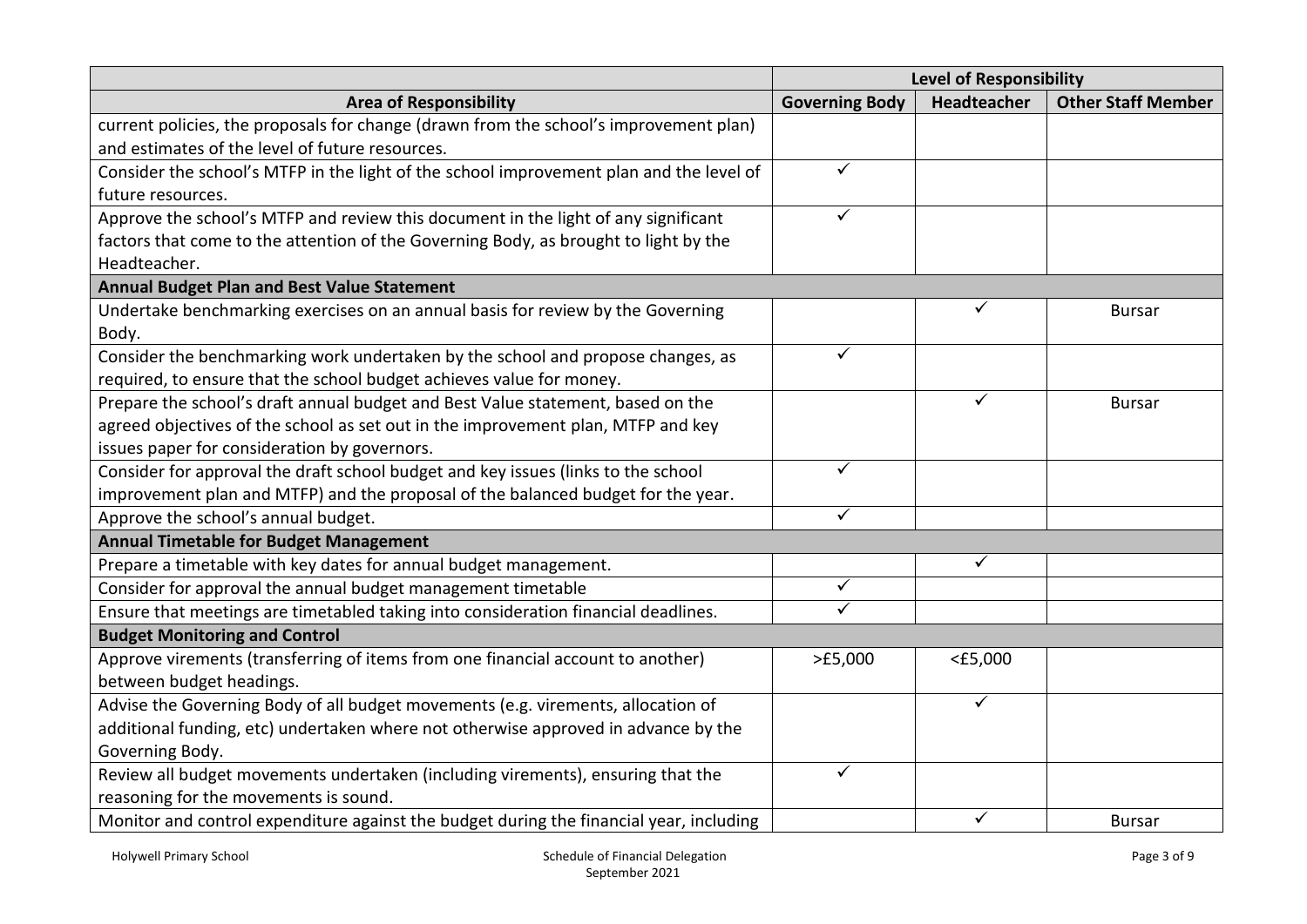|                                                                                             | <b>Level of Responsibility</b> |              |                           |
|---------------------------------------------------------------------------------------------|--------------------------------|--------------|---------------------------|
| <b>Area of Responsibility</b>                                                               | <b>Governing Body</b>          | Headteacher  | <b>Other Staff Member</b> |
| preparation and approval of reports for the Governing Body and the production of a          |                                |              |                           |
| register of staff responsible for managing budgets.                                         |                                |              |                           |
| Review the budget monitoring reports and the projected out-turn position.                   | ✓                              |              |                           |
| The control and monitoring of delegated budgets.                                            |                                |              | Senior Leadership         |
|                                                                                             |                                |              | Team                      |
| Ensure that earmarked funds and large or trading activities are separately monitored        |                                | ✓            |                           |
| and reported to governors.                                                                  |                                |              |                           |
| Monitor earmarked funds, trading activities and large school operations, (e.g. catering,    | ✓                              |              |                           |
| sports facilities, extended school activities, hirings, etc) to ensure that the allocations |                                |              |                           |
| are spent in accordance with the recognised terms and within the allocation set out in      |                                |              |                           |
| the budget.                                                                                 |                                |              |                           |
| <b>Financial Reporting to the Authority</b>                                                 |                                |              |                           |
| The preparation of the year-end accounts and other returns required by the Local            |                                |              | <b>Bursar</b>             |
| Authority for consideration by the Headteacher.                                             |                                |              |                           |
| In conjunction with the Chair of Governors, approve all year-end accounts and any           | Chair                          | ✓            |                           |
| financial returns required by the Local Authority.                                          |                                |              |                           |
| Ensure that an annual return or audit certificate is submitted to the Chief Internal        | ✓                              | ✓            |                           |
| Auditor for every private, voluntary or trading account controlled by the Governing         |                                |              |                           |
| Body (excluding any accounts specifically set up to hold the DfE capital allocations for    |                                |              |                           |
| VA schools).                                                                                |                                |              |                           |
| <b>Audit and Inspection Report</b>                                                          |                                |              |                           |
| Produce a formal response to the Internal Audit report and an action plan showing how       |                                | ✓            |                           |
| the recommendations will be implemented.                                                    |                                |              |                           |
| Consider the recommendations set out in Internal Audit report and the action plan           | ✓                              |              |                           |
| \proposed by the Headteacher for implementing these.                                        |                                |              |                           |
| Ensure that the recommendations agreed by the school have been implemented.                 | ✓                              | $\checkmark$ |                           |
| <b>Retention and Disposal of Accounting Records</b>                                         |                                |              |                           |
| Ensure maintenance of complete financial accounts and full supporting records for all       |                                | ✓            |                           |
| accounts (both official and unofficial). (Refer also to the Financial Systems section       |                                |              |                           |
| below.)                                                                                     |                                |              |                           |
| The retention, secure storage and disposal of accounting records in accordance with         |                                |              | Office Manager/           |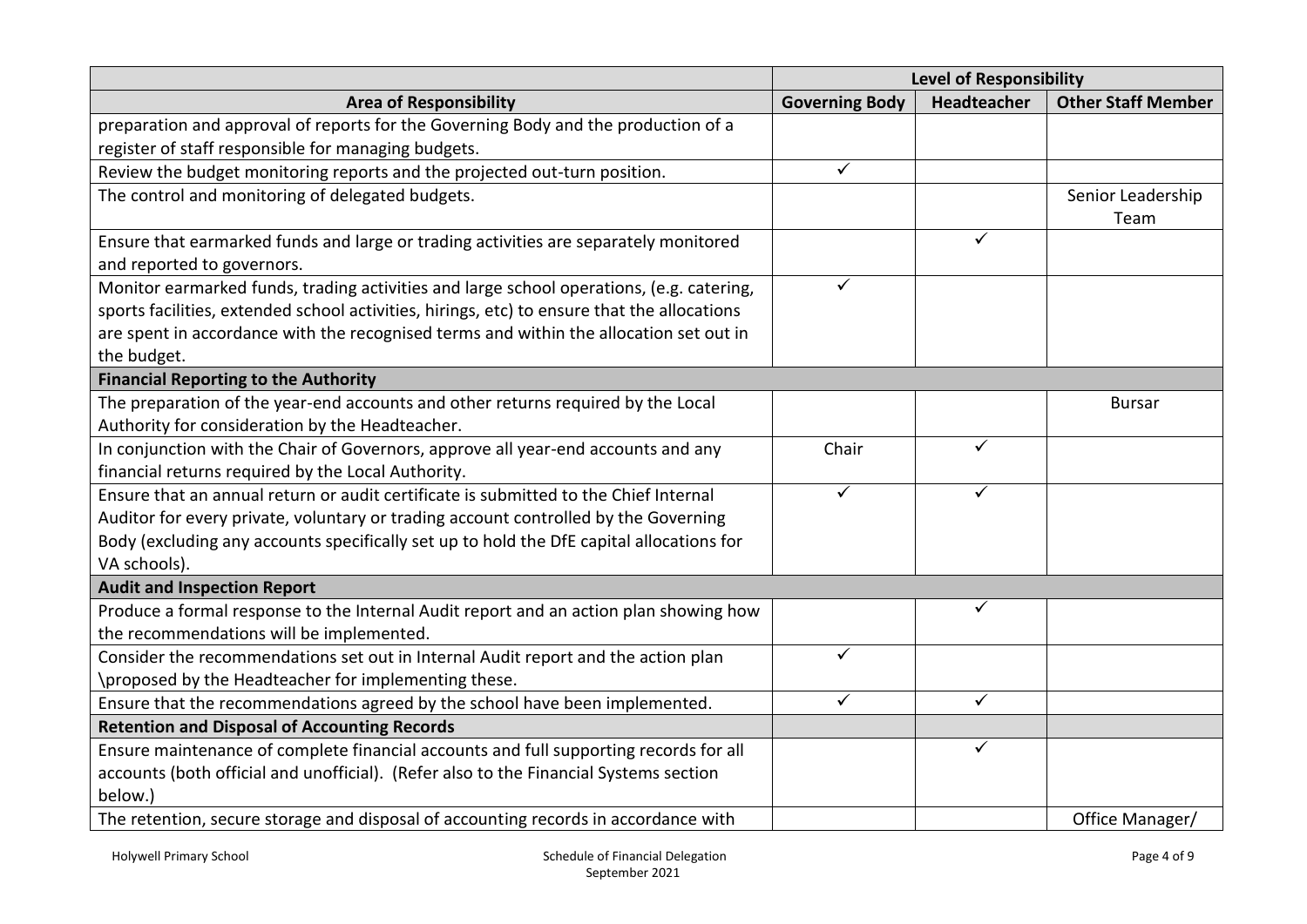|                                                                                           | <b>Level of Responsibility</b> |                                                  |                           |
|-------------------------------------------------------------------------------------------|--------------------------------|--------------------------------------------------|---------------------------|
| <b>Area of Responsibility</b>                                                             | <b>Governing Body</b>          | <b>Headteacher</b>                               | <b>Other Staff Member</b> |
| both legal and Local Authority requirements.                                              |                                |                                                  | <b>Bursar</b>             |
| The maintenance of full financial records for all accounts.                               |                                |                                                  | Office Manager/           |
|                                                                                           |                                |                                                  | <b>Bursar</b>             |
| <b>Computer Systems and the Data Protection Act 2018</b>                                  |                                |                                                  |                           |
| Ensure that the school complies with the requirements of the Data Protection Act 2018.    | $\checkmark$                   | $\checkmark$                                     | Office Manager/IT         |
|                                                                                           | (DPO)                          |                                                  | Coordinator               |
| Ensure that the school's Data Protection registration is renewed annually.                |                                |                                                  | Office Manager/           |
|                                                                                           |                                |                                                  | <b>Bursar</b>             |
| The setting up and maintenance of access profiles for system users and the production     |                                | ✓                                                | $\mathsf{I}\mathsf{T}$    |
| and security of back-up disks and files.                                                  |                                |                                                  | Coordinator               |
| <b>Banking Arrangements</b>                                                               |                                |                                                  |                           |
| Open bank accounts and approve or vary signatures thereto, taking into consideration      |                                | $\checkmark$                                     | <b>Office Manager</b>     |
| the restrictions set out in the Scheme for Financing Schools and any effect that this may |                                |                                                  |                           |
| have on the way the annual budget is advanced to the school.                              |                                |                                                  |                           |
| Authorise payments and be the signatory of cheques (via BACS September 2021).             |                                | $£0 - £2,000$                                    | > E2,000                  |
|                                                                                           |                                | Headteacher                                      | Headteacher plus          |
|                                                                                           |                                |                                                  | Deputy Headteacher        |
| The signing of cheques (via BACS September 2021) and reimbursements to the                |                                |                                                  | Deputy Headteacher        |
| Headteacher will require two authorised signatories. (Refer also to the Personnel and     |                                |                                                  |                           |
| Payroll section below.)                                                                   |                                |                                                  |                           |
| The control and reconciliation of the school's bank accounts for consideration by the     |                                |                                                  | <b>Bursar</b>             |
| school's Headteacher or Deputy Headteacher.                                               |                                |                                                  |                           |
| Approve the bank reconciliation on a monthly basis.                                       |                                | $\checkmark$                                     |                           |
|                                                                                           |                                |                                                  |                           |
|                                                                                           |                                |                                                  |                           |
|                                                                                           |                                |                                                  |                           |
| <b>Petty Cash</b>                                                                         |                                |                                                  |                           |
| Agree, with the Governing Body, an appropriate amount of petty cash to be held,           |                                |                                                  |                           |
| currently £x, and the periodic check of completeness of financial records.                |                                | Not applicable - school does not hold petty cash |                           |
| The maintenance of accounting records, the security and regular reconciliation of petty   |                                |                                                  |                           |
| cash.                                                                                     |                                |                                                  |                           |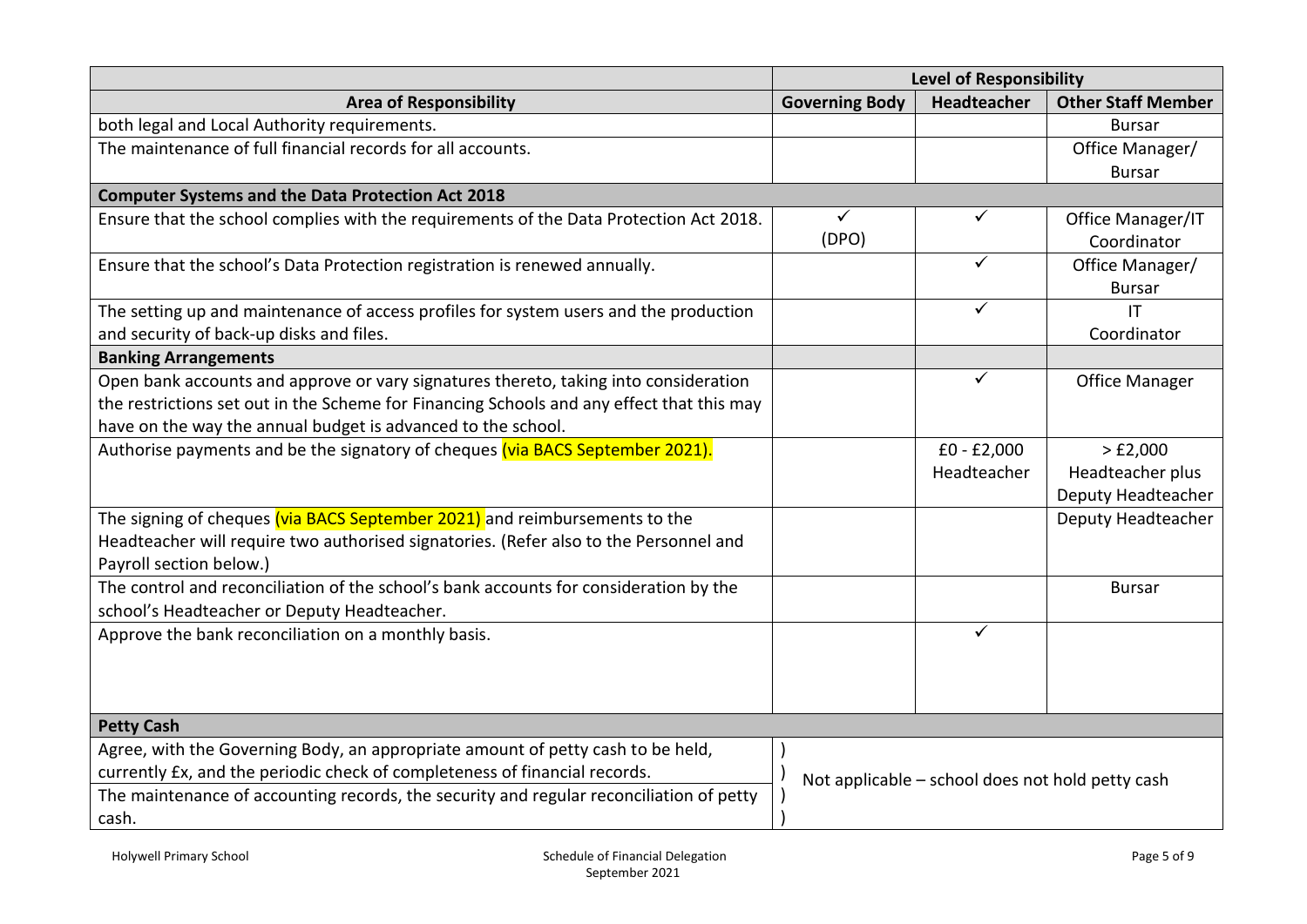|                                                                                          | <b>Level of Responsibility</b> |                         |                           |
|------------------------------------------------------------------------------------------|--------------------------------|-------------------------|---------------------------|
| <b>Area of Responsibility</b>                                                            | <b>Governing Body</b>          | Headteacher             | <b>Other Staff Member</b> |
| <b>Personnel and Payroll</b>                                                             |                                |                         |                           |
| Review the staff structure of the school as required.                                    |                                | $\overline{\checkmark}$ |                           |
| Consider for approval any staff structure changes                                        | ✓                              |                         |                           |
| The maintenance of an authorised signatory list for employment contracts and pay         |                                |                         | <b>Office Manager</b>     |
| documents. To be stored securely in the Headteacher's office.                            |                                |                         |                           |
| The filing and storage of personnel and pay records (including person specifications and |                                |                         | <b>Office Manager</b>     |
| interview notes for a least 12 months).                                                  |                                |                         |                           |
| Periodically reconcile gross pay with contracts and other authorised documents (Serco    |                                | ✓                       | Bursar/Office             |
| produce a nominal roll report on a termly basis).                                        |                                |                         | Manager                   |
| Determine employee status for all individuals working on behalf of the school, using the |                                | ✓                       | <b>Office Manager</b>     |
| Local Authority questionnaire where further clarification is required.                   |                                |                         |                           |
| Authorise all employee-related expenses to be paid through payroll (e.g. employees'      |                                | ✓                       |                           |
| overtime, special allowances, travel expenses, etc).                                     |                                |                         |                           |
| Approve all payments made to the Headteacher personally, e.g. travel expenses. (Refer    | Chair or Deputy                |                         |                           |
| also to the Banking Arrangements section above.)                                         | Chair                          |                         |                           |
| Implement the school pay policy and appointment procedures for all staff employed        |                                | ✓                       |                           |
| through the school.                                                                      |                                |                         |                           |
| Approve all pay decisions.                                                               | Pay Committee                  |                         |                           |
| Purchasing - provision of goods and services                                             |                                |                         |                           |
| Set house rules for a purchasing policy, monitor and review the rules in accordance      | ✓                              |                         |                           |
| with local authority guidelines.                                                         |                                |                         |                           |
| Monitor purchasing regulations to ensure compliance by the school.                       | $\checkmark$                   |                         |                           |
| Act as 'Chief Officer' for the letting of contracts.                                     |                                | $\checkmark$            |                           |
| Appoint Contracting Officer and Contracts Manager for the contracts taken out.           |                                | ✓                       |                           |
| Maintain a Contracts Register in accordance with LA guidance.                            |                                | ✓                       | <b>Bursar</b>             |
| Review contracts on an on-going basis (and as part of ensuring the school continues to   | ✓                              | ✓                       |                           |
| achieve 'best value')                                                                    |                                |                         |                           |
| Ensure that written quotes are obtained for purchases and contracts in accordance        |                                | ✓                       |                           |
| with the minimum requirements set out in the Local Authority Contract Regulations.       |                                |                         |                           |
| (The school can opt to be more stringent than the LA.)                                   |                                |                         |                           |
| (Less than £5,000 at least 1 quote preferably confirmed in writing, £5,000 to £10,000 at |                                |                         |                           |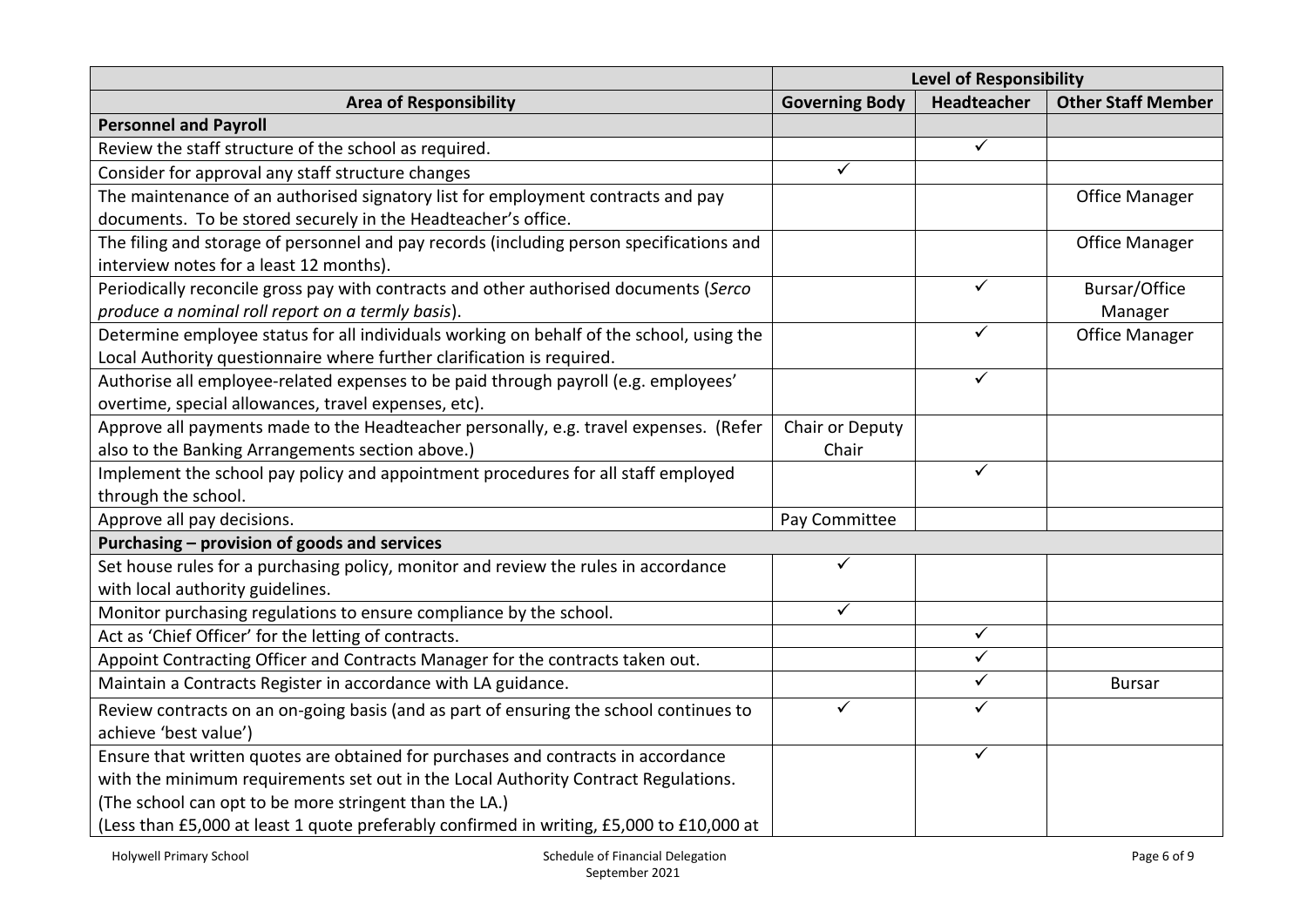|                                                                                            | <b>Level of Responsibility</b> |                    |                           |
|--------------------------------------------------------------------------------------------|--------------------------------|--------------------|---------------------------|
| <b>Area of Responsibility</b>                                                              | <b>Governing Body</b>          | <b>Headteacher</b> | <b>Other Staff Member</b> |
| least 2 written quotes and £10,000 to £50,000 at least 3 written quotes.)                  |                                |                    |                           |
| Ensure that a minimum of 3 tenders are obtained for purchases and contracts valued         | $\checkmark$                   |                    |                           |
| between £50,000 and £100,000,                                                              | £50,000 to                     |                    |                           |
|                                                                                            | £100,000                       |                    |                           |
| Ensure that a minimum of 4 tenders are obtained for purchases and contracts valued         | ✓                              |                    |                           |
| between £100,000 and EU limits. Contracts over £100,000 to be countersigned by the         | £100,000 to EU                 |                    |                           |
| Local Authority.                                                                           | threshold                      |                    |                           |
| Ensure that EU regulations are applied for all contracts over the EU threshold.            |                                |                    |                           |
|                                                                                            | With HBS                       |                    |                           |
| Maintain a list of contacts for guidance and advice, to be stored securely in the          |                                | $\checkmark$       |                           |
| Headteacher's office.                                                                      |                                |                    |                           |
| Supervise contractors and service providers to ensure the receipt of best value for        |                                | ✓                  | Site Manager              |
| money and compliance with legislation.                                                     |                                |                    |                           |
| <b>Leasing</b>                                                                             |                                |                    |                           |
| Seek approval for any proposed leases, other than operating leases, from the Local         |                                |                    |                           |
| Authority's Finance Director, so that capital controls imposed by Government can be        |                                |                    |                           |
| taken into consideration.                                                                  |                                |                    |                           |
| The maintenance of a register of all leases held by the school (if not included in the     |                                |                    | <b>Office Manager</b>     |
| school's Contract Register), to be stored securely in the Headteacher's office.            |                                |                    |                           |
| <b>Orders for Goods and Services and Payment of Accounts</b>                               |                                |                    |                           |
| The maintenance of an authorised signatory list for orders (subject to the limitations     |                                |                    | <b>Office Manager</b>     |
| agreed).                                                                                   |                                |                    |                           |
| The authority for the signing of official orders for the purchase of goods and services up |                                |                    | $<$ £2,500                |
| to the value of £2,500, other than by the Headteacher.                                     |                                |                    | Deputy Head               |
|                                                                                            |                                |                    |                           |
| Control the placing of orders for the purchase of all goods and services, up to a value of |                                | ✓                  |                           |
| £10,000. Orders above that amount must be countersigned by the Chair or Deputy             |                                | Up to £10,000      |                           |
| Chair of Governors.                                                                        |                                |                    |                           |
| Approve orders for all goods and services (taking into consideration HCC Contract          | Between                        |                    |                           |
| Regulations and other purchasing guidance provided by the Local Authority).                | £10,000 and EU                 |                    |                           |
|                                                                                            | limits                         |                    |                           |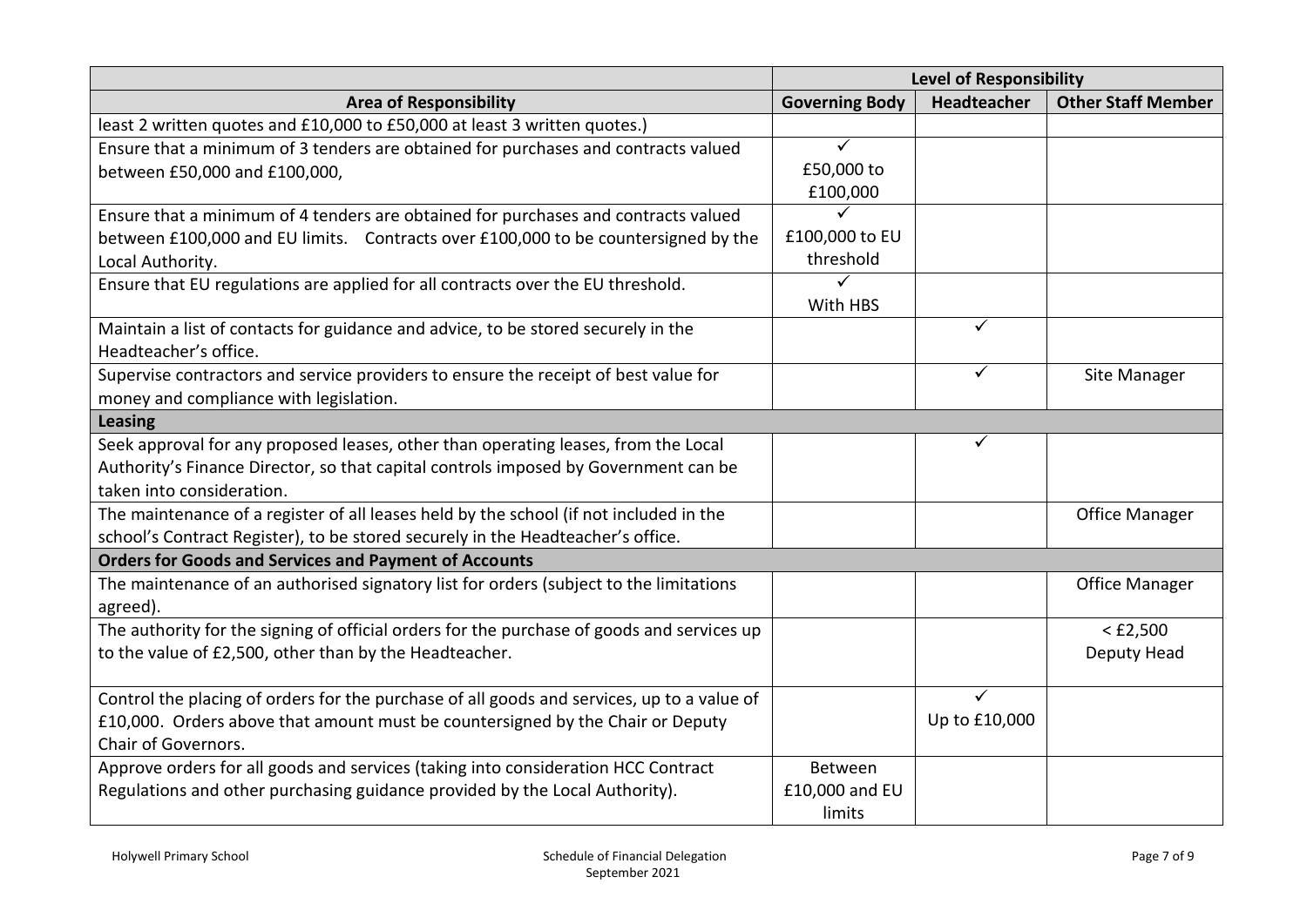|                                                                                      | <b>Level of Responsibility</b> |              |                           |
|--------------------------------------------------------------------------------------|--------------------------------|--------------|---------------------------|
| <b>Area of Responsibility</b>                                                        | <b>Governing Body</b>          | Headteacher  | <b>Other Staff Member</b> |
| Approve capital projects.                                                            |                                |              |                           |
| The confirmation of the receipt of goods and services.                               |                                |              | Administration            |
|                                                                                      |                                |              | Assistant                 |
| The preparation of cheques (via BACS September 2021). for payment of services.       |                                |              | <b>Bursar</b>             |
| <b>VAT</b>                                                                           |                                |              |                           |
| To monitor the regulations on VAT, ensuring compliance by the school.                |                                |              | <b>Bursar</b>             |
| To complete and submit the reimbursement claim for VAT on a monthly basis.           |                                |              | <b>Bursar</b>             |
| The signing of the VAT reimbursement claims.                                         |                                | ✓            |                           |
| Income                                                                               |                                |              |                           |
| Set a charging policy.                                                               | ✓                              |              |                           |
| Draw up proposed charges for the various areas of school income, including lettings, |                                | ✓            |                           |
| music tuition and school meals, on an annual basis.                                  |                                |              |                           |
| Consider for approval the annual review of charges for the various areas of school   | ✓                              |              |                           |
| income (the approval to be formally recorded in the Governing Body minutes).         |                                |              |                           |
| Set suitable controls for the recording and collection of monies due, and for the    |                                | $\checkmark$ |                           |
| movement and banking of monies for all accounts under the control of the school.     |                                |              |                           |
| The control and collection of all income.                                            |                                |              | Administration            |
|                                                                                      |                                |              | Assistant/Office          |
|                                                                                      |                                |              | Manager                   |
| The preparation of receipts for banking.                                             |                                |              | Administration            |
|                                                                                      |                                |              | Assistant                 |
| The physical banking of monies.                                                      |                                |              | <b>Bursar</b>             |
| Approve procedures for chasing outstanding income due to the school (debt recovery   | ✓                              |              |                           |
| policy).                                                                             |                                |              |                           |
| Write off bad debts accruing to the school; items above £500 must be referred to the | $\checkmark$                   | $\checkmark$ |                           |
| LA Finance Director for approval.                                                    | Between £100                   | $<$ £100     |                           |
|                                                                                      | and £500                       |              |                           |
| Ensure the security of monies held on site.                                          |                                | $\checkmark$ |                           |
| <b>Security of Assets, Stocks and Other Property</b>                                 |                                |              |                           |
| Produce and implement a policy for security arrangements at the school (including    |                                | ✓            |                           |
| procedures for call-out and key replacements).                                       |                                |              |                           |